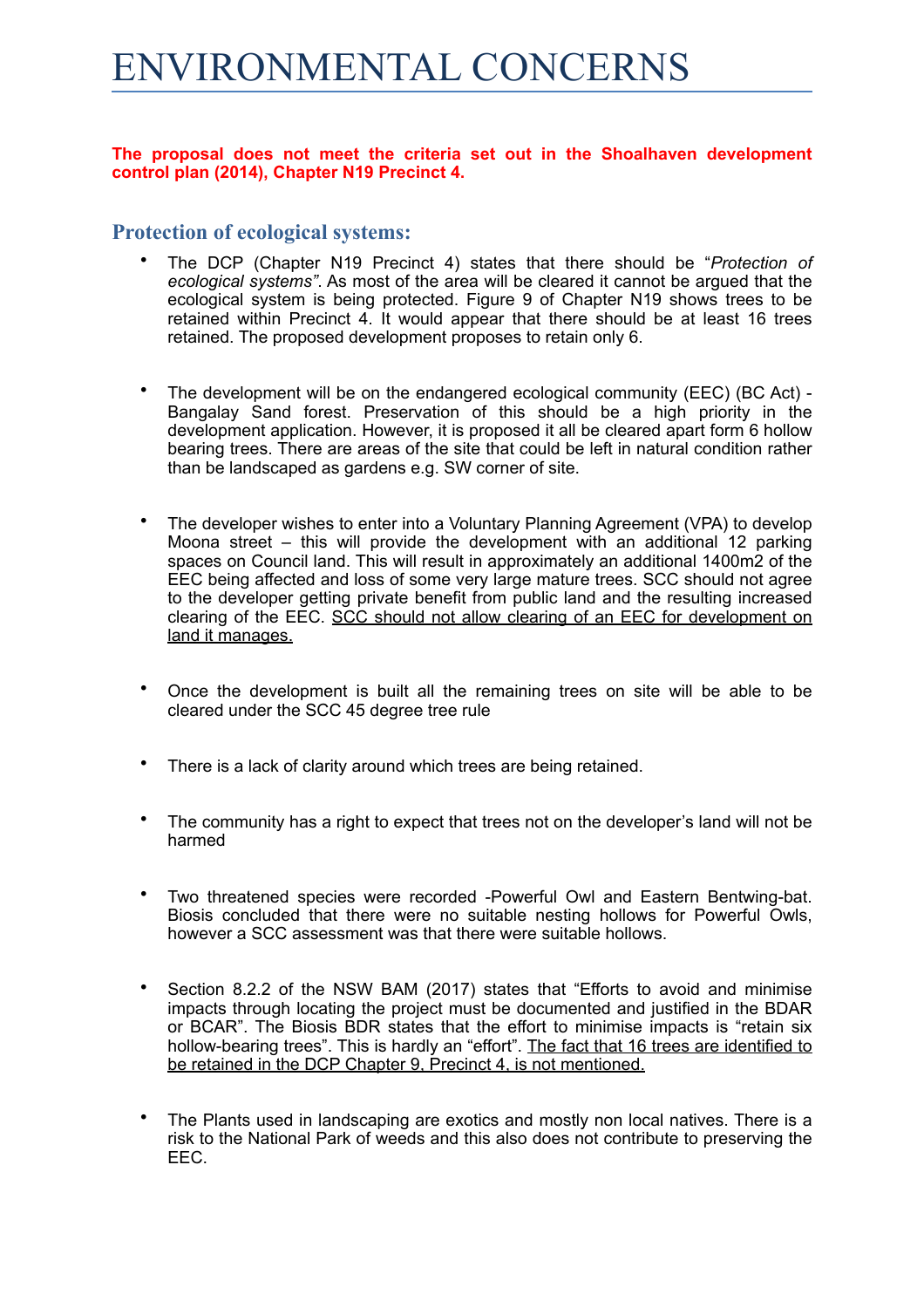# **Protection of the aquatic ecosystem of Moona Moona creek**

- Moona Moona Creek is classified by DPI as *TYPE 1 Highly Sensitive Key Fish Habitat and CLASS 1 – Major Fish Habitat. CLASS 1 habitats are marine or estuarine waterway or permanently flowing or flooded freshwater waterway (e.g. river or major creek), habitat of a threatened or protected fish species or 'critical habitat'.*
- According to the Directory of Important Wetlands of Australia (DIWA), Moona Moona Creek to the south and west of the subject land has been mapped as an important estuarine wetland which may support suitable habitat for migratory waders. This wetland is also mapped on the Australian Wetlands (2006) layer
- Adherence to Coastal management SEPP:
	- $\circ$  Coastal wetlands Biosis report claims that coastal wetlands will be unaffected by the development however the SW corner is mapped as coastal wetland, where there may be construction, but will certainly be a constructed garden with a deck etc.
	- $\circ$  Coastal environment Biosis report claims no effect as there will be "No impact to native vegetation in higher condition within the broader study area". This is clearly incorrect as there will be a large impact on native vegetation, "all cleared except 6 hollow bearing trees"
- None of the development reports specifically identify where the Acid Sulfate contaminated dewatering water will be discharged to.
- The stormwater management system will not stop stormwater entering Moona Monna creek. The treatment guidelines mean that 55% of the Total Nitrogen and 35% of the Total Phosphorous will be allowed to remain in the stormwater.

# **Protection of cultural heritage**

- There are three registered aboriginal heritage sites (AHIMS). One of which is in the back garden of Aquamist. It is hard to believe that the Aboriginal cultural heritage site will just conveniently end at the fenceline of Aquamist and not continue into the proposed development. Especially as this was a large shell midden.
- The Aboriginal heritage assessment report does not mention the numerous scar trees in and around the site
- The Jerrinia Local Aboriginal land Council submission to council says:
	- $\circ$  "No Aboriginal people (including us as the LALC with the statutory responsibility to protect and promote culture) were consulted or involved"
	- o "The site is close to many known (and AHIMS recorded) sites in both Huskisson and Vincentia and cannot be viewed in isolation from the broader cultural landscape."
	- o "The Due Diligence Code of Practice for the Protection of Aboriginal Objects in NSW used for the assessment is primarily concerned with providing a defence against legal liability for destruction of any objects. That is a vastly different perspective than taking an affirmative approach which actively seeks to explore the potential for cultural heritage impact."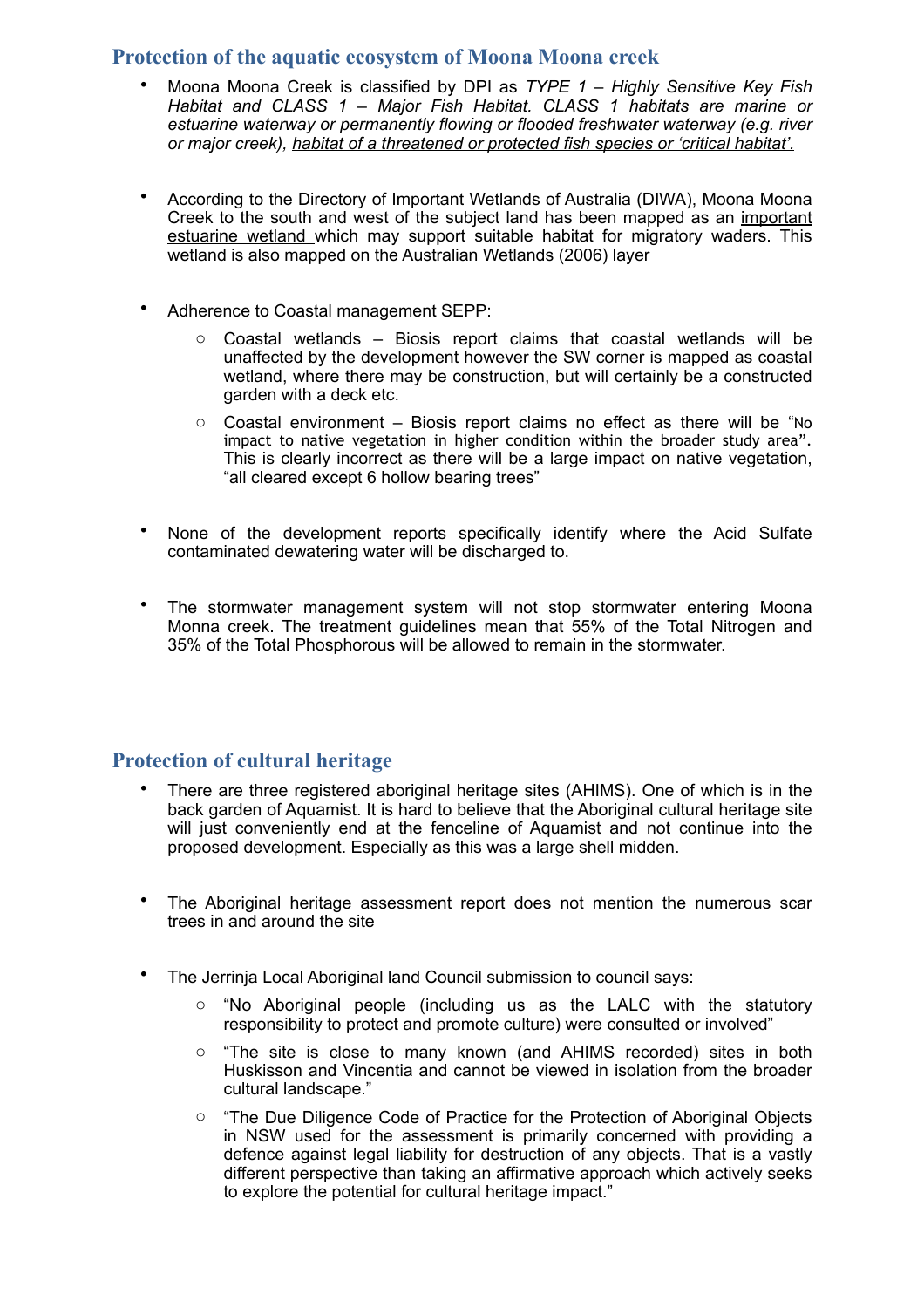- $\circ$  "these factors combine to make it impossible to have confidence in the finding that there is no cultural heritage impact — in fact we find this conclusion deeply offensive."
- $\circ$  "We request, in the strongest terms possible, that Council either determines this DA by refusal, or grants a conditional approval which mandates a more thorough Aboriginal Cultural Heritage Assessment."

The recent Black duck corroborree (Jan 2020) was held on Moona Moona creek and the Seachange festival of lights indicate that there is much indigenous and non-indigenous cultural heritage to the area and the development should not affect this.

# Bulk, scale, height

# **LEP**

The proposed development exceeds the maximum height of 13m – by up to 2.2m (Clause 4.6 application).

The proposed development exceeds the Floor Space Ration of 0.8:1– the applicant is asking for 0.817:1

*The exceedance in height and floor plan mean that the bulk of the building is significantly more than the LEP and DCP allow.* 

# **Design guide (part of DCP)**

All the B4 precincts in Huskisson are to comply with the accompanying Design Guide. The development does not avoid the 'undesirable building form' defined as a series of horizontal and identical plates (even if stepped). See Figure 1 and 2

This building can be seen as "unsympathetic to a residential area and a coastal town character." P. 3 Design Guide as it is:

- Too high
- Does not appear as a series of linked buildings
- It is not embedded in the forest, rather it imposes upon the forest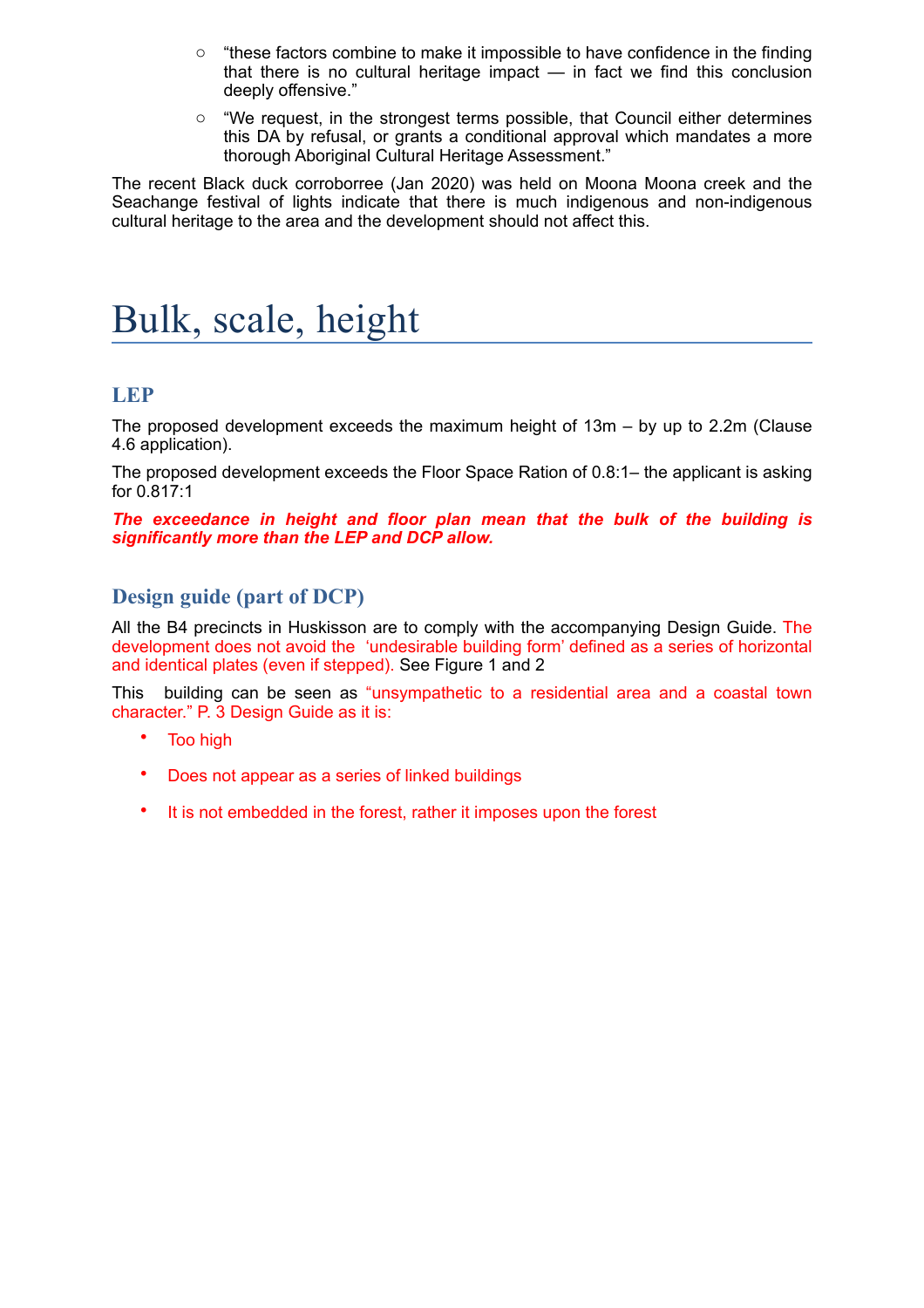

A building designed as a series of horizontal and identical plates (even if stepped) does not employ width and depth nor salid and void. This style of building generally uses its concrete structural frame as the buildings articule which results in the appearance of a commercial style building without sufficient detailing resulting in a building that is unsympathetic to a residential area and a coastal town character.



Figure 1: example from SCC Design guide linked to Mixed Development DCP



Figure 2: proposed development demonstrating a series of horizontal and identical plates regarded as 'undesirable building form' in the design guide.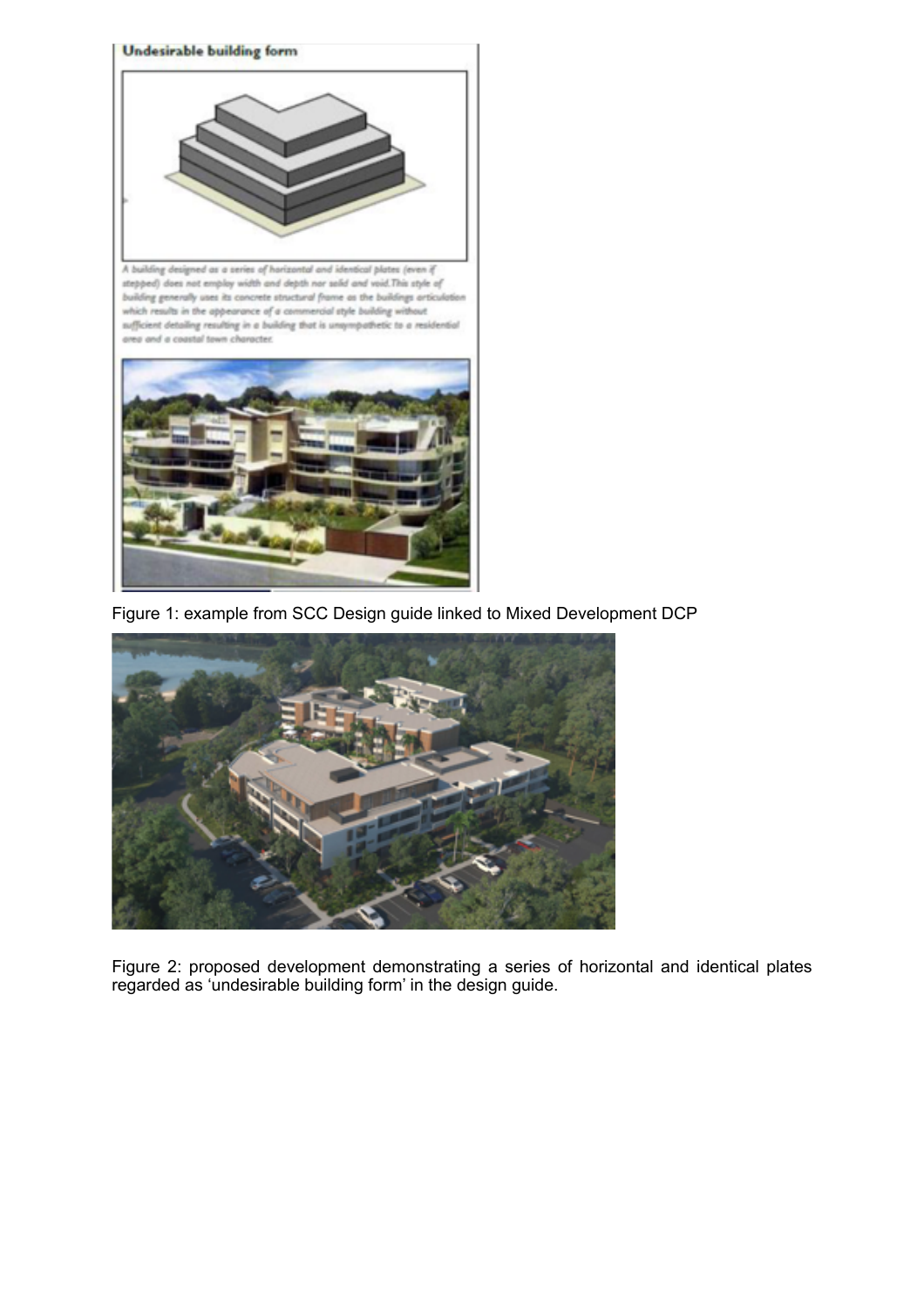# **Development Control Plan**

**i. Encourage design excellence in coastal urban design and architecture to contribute to a beautiful coastal settlement.** 

Design Excellence is a term used in Environmental Planning Instruments (EPIs) to refer to the design quality of a building or project and describes an expectation that a project will achieve a level of design quality that is above and beyond the usual. It also describes a variety of requirements and processes that are intended to support this. The description of Design Excellence is broadly consistent across planning legislation where it is often summarised as '**the highest standard of architectural, urban and landscape design**.' Design Excellence descriptions vary in their detail but include **references to context, accessibility, public domain, streetscape, massing and sustainability**. https://www.governmentarchitect.nsw.gov.au/ [resources/ga/media/files/ga/guidelines/draft-design-excellence-competition](https://www.governmentarchitect.nsw.gov.au/resources/ga/media/files/ga/guidelines/draft-design-excellence-competition-guidelines-2018-05.pdf)guidelines-2018-05.pdf

See points above re design excellence.

Key points:

- 1. The building design in the images provided by the developer is moderated and framed by mature trees without these trees the visual impact would be commercial.
- 2. The developers are expecting that trees on public land will occlude the visual disturbance of the hotel and apartments on Burrill St and Moona St but have not planned for screening on the development block.

# **ii. Ensure that the key characteristics of the existing urban structure that give the area its unique character are not lost through future development.**

The unique key characteristics of the existing urban structure which give the area its unique character are:

- Proximity to bush screened creek and bay views are screened by bush giving a sense of 'unspoilt'
- Low scale development (Aquamist being an anomaly) but across the road is zoned R2
- Grass and sand leading to the creek and the bay



Figure 3: bulk and scale of new development far greater than that of existing building.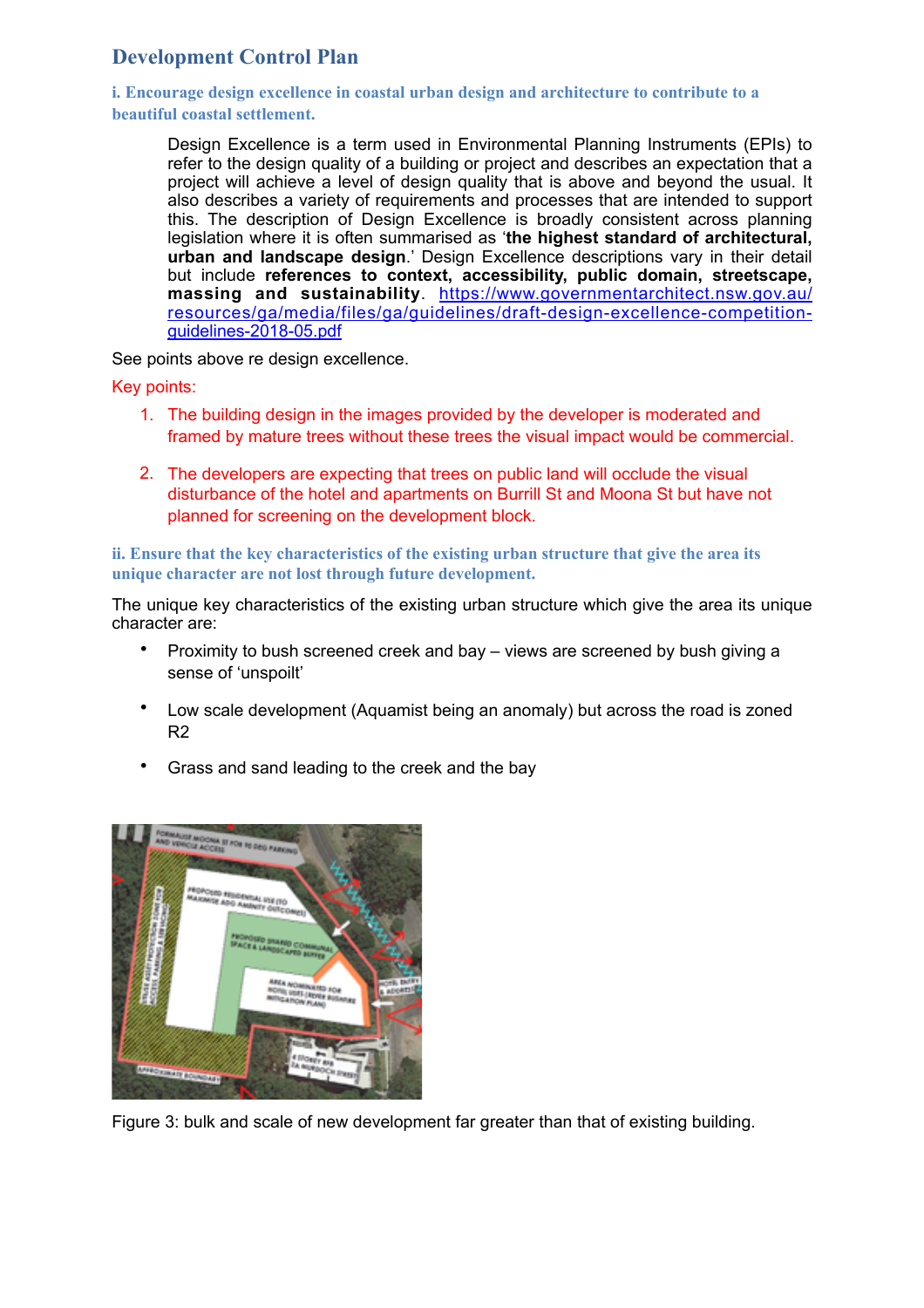## Key points:

The proposed development, which is at tree top height does not exhibit any of the characteristics of this unique site, specifically:

- It is not of a low scale
- The bulk and scale of this proposal dwarfs the only neighbouring building (Aquamist).
- Removes all the bushland bar some hollow bearing trees, removing the 'natural' character of the area

**iii. Ensure that the urban design principles of each precinct are taken into consideration for all future development to maintain appropriate future streetscapes and built forms.** 

## *Reinforce the boundary of the Huskisson locality.*

The boundary of the Huskisson locality is defined by Moona Moona Creek and doesn't need to be visually reinforced. Similarly the forest, which contributes much to Huskisson's character clearly demarcates the western boundary of Huskisson's built environment at this point.

#### *Reinforce the southern entry into Huskisson.*

The boundary of the Huskisson locality is defined by Moona Moona Creek at this point – doesn't need to be reinforced.

#### *Reinforcement of the precinct as a place for enjoyment of the foreshore.*

Currently the 'precinct' is enjoyed for its contribution to place as a natural connection between Moona Moona Creek and the park on the western side of the road.

This development proposal lacks detail in describing what 'enjoyment' will be available here – other than scenic views to the bay and creek for those who can afford the rooms. There is no detail if there will be retail, cafes, restaurants, bars etc. open to the public or residents.

## *Retention of the visual dominance of nature and bushland.*

The visual dominance of nature and bushland will only exist because this is what currently borders the block that they want to build on – all bush except for an uncertain number of hollow bearing trees will be removed. The screening of the 4 storey development occurs with public trees – not retention of existing trees on site. If this development is built there will be no 'visual dominance of nature and bushland' when looking westward.

#### *Retention of the informal character of streets and landscaping as the dominant streetscape theme.*

The bulk, height and scale of the proposed development significantly removes the 'informal character of the street. There is a small amount of landscaping on the western and northern edges, and internally but nothing of substantial height to contribute to street character on their land on the eastern or north eastern edges.

This development materially transforms the informal character of the streetscape to institutional and devoid of character.

## *Creation of building forms that match the beauty and uniqueness of the place.*

The Design Guide, page 1 specifically describes 'undesirable building form' as a series of horizontal and identical plates (even if stepped), unfortunately the proposed development is a series of horizontal and identical plates as mentioned previously.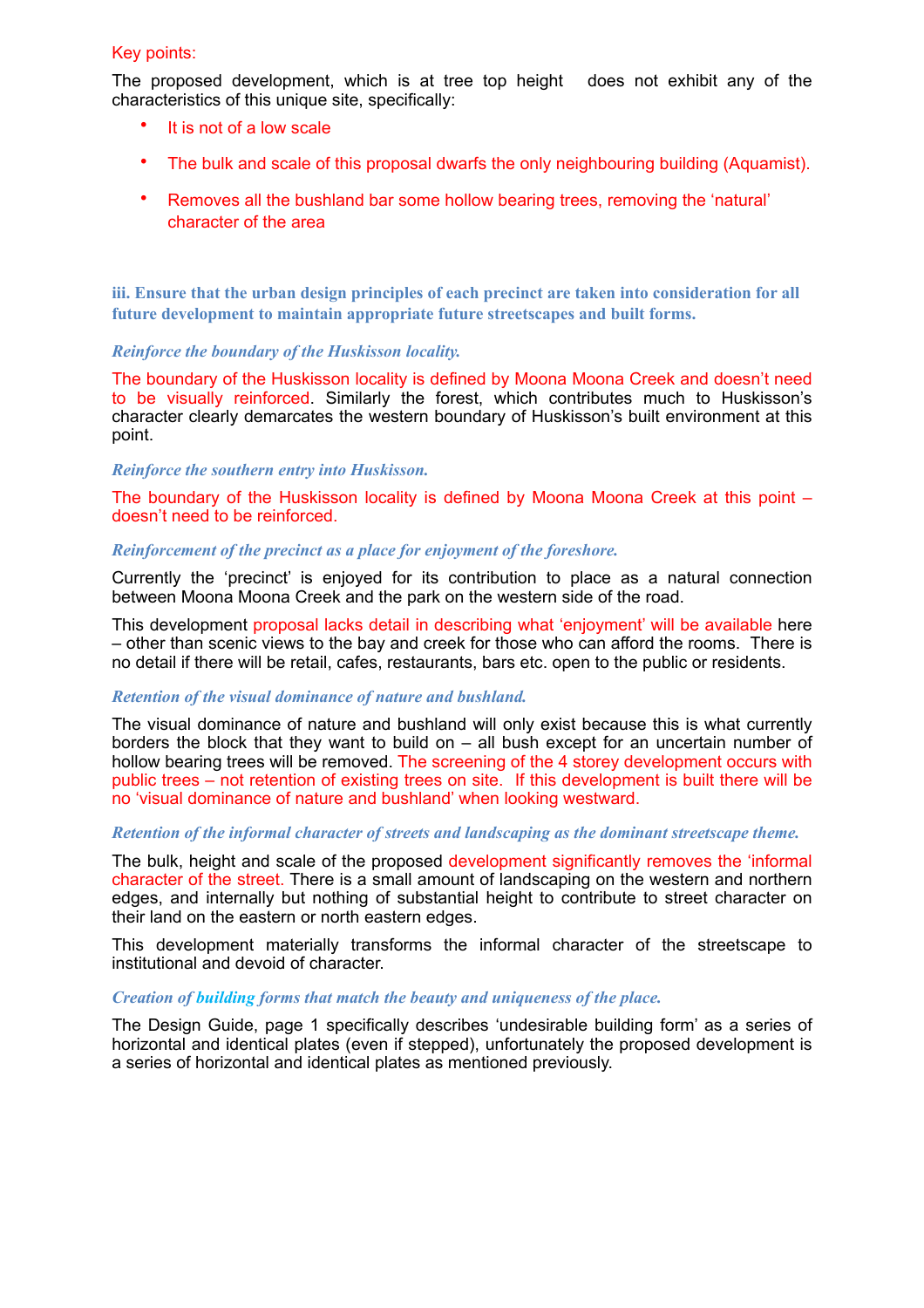## KEY POINTS:

- 1. It does not match the beauty and uniqueness of the place
- 2. It does not follow the colours of the place,
- 3. It does not try to avoid block form which is in total contrast to natural shape,
- 4. It is a building that could just as easily be built in Penrith, Albury … there is nothing informal, coastal or sympathetic / respectful to the creek and bushland it locates itself in – and yet these are the attractions of the location!

**iv. Support Huskisson as a coastal town, encouraging desirable built forms for housing and tourist accommodation.** 

The majority of hotel rooms are booked out most weekends in Huskisson. That doesn't mean this is the best site for a hotel with a probable large scale build. There are other B4 zones in Huskisson.

For most of the year the majority of houses for short term accommodation and units are vacant. A small minority of units are purchased to live in and do not contribute to a diversity of housing accessibility in Huskisson. It is only over the peak periods that these forms of accommodation are fully booked.

In addition, to the newly complete apartments that are other apartments (~165) yet to come on the market in Nowra St, and others that have approval and yet to be built – Duncan St, Beach St, Fegen St, Burrill St., Hawke St., Morton St. There is a glut of accommodation in Huskisson.

**Land use Objectives specific to Precinct 4** 

*Ensure land use of Precinct 4 is consistent with the urban design principles for the precinct.* 

## KEY POINT:

• Design does not adhere to design principles.

## **Building Height 9.4**

Acceptable solutions A1.1 states the building must comply with the maximum height of 13m, and that the maximum building form is 2 storeys with a  $3<sup>rd</sup>$  level recessed from the front of the building.

#### KEY POINT:

This proposed 4 storey building, without recess for the 4<sup>th</sup> level, is grossly outside this requirement.

#### **Setbacks and alignments 9.5**

Where a building includes a 3<sup>rd</sup> level it shall have a maximum footprint of 70% of the level below – in this proposal the third level is equal the second.

The 3rd level must be setback a minimum of 4m where facing a public street (Burrill and Moona) – in this proposal this does not occur.